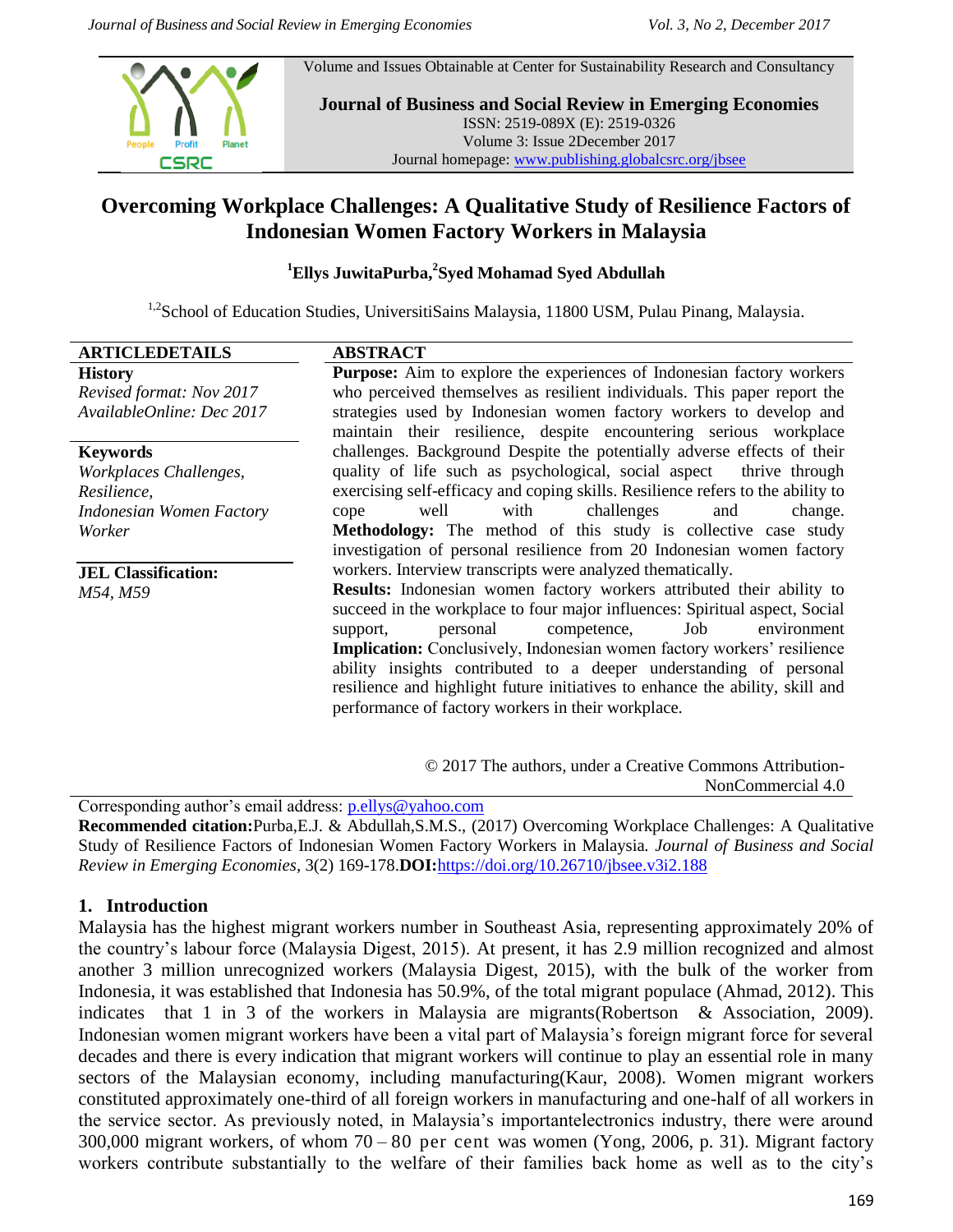economy, however Study shows that they have high depression (Bhugra & Ayonrinde, 2004; Mou et al., 2011),this may be due to social stigma stereotyping, separation, status loss, discrimination, unfair treatment, and exclusion. These may also be source of their stressors(L. Li et al., 2007). All of these factors may contribute to their mental health problems. However Some Indonesian women factory worker have resilience to overcome challenges in Malaysia.

## **1.1 Aim**

This study is to explore the experiences of Indonesian women factory workers who perceived themselves as resilient individuals. This paper report the strategies used by Indonesian women factory workers to develop and maintain their resilience in spite of challenges and changes.

#### **2. Literature Review**

Although, migrant factory workers contribute significantly to the welfare of their families back home as well as to the city's economy, however Study shows that they have high depression (Bhugra & Ayonrinde, 2004; Mou et al., 2011), due to social stigma stereotyping, separation, status loss, discrimination, unfair treatment, and exclusion(L. Li et al., 2007). In contrast, other studies have revealed that women migrant workers may benefit from migration, with advantages such as greater autonomy, freedom from the oppression of rural patriarchy and greater exposure to modern living (Wong, He, Leung, Lau, & Chang, 2008). Indonesian women factory workers face significant challenges, due to the character of institutions, and women's difficulties in adopting and internalizing the notion of ‗empowerment'(Miles, 2016). Malaysia is one of the most export-dependent economies globally, one which is heavily reliant on women migrant workers, yet women possess limited prospects for moving up the occupational ladder or improving their economic position (Wye & Ismail, 2012). There are some advantages to hire Migrant factory workers such as easily fired when firms want to cut back on their labour force, and easily re-hired when firms want to expand again", low payment compare to local factory workers . All these bring Migrant factory workers insecure in their workplace. Most of the women factory workers have come purposely to come and work so as to pay back their family debt due to the crumbling economy back in their country, Indonesia. They claimed they are motivated to work in Malaysia to support their families back home as well as to seek a better life for them. The difference in wages between Malaysia and Indonesia is large; the official estimate say that wages in Malaysia are up to three times higher than in Indonesia, (National wages and productivity commission 2014). Indonesian women factory workers have many challenges in the workplace, in relation to women's housing and health, and their interactions with locals, Moreover they are associated with the rise of sexual and moral problems (Hamidi, 2016)

Workplace challenges can be viewed as any nerve-wracking, negative, stressful, or difficult condition or occurrence of adversity that is faced in the occupational scenery. As Indonesian Women factory workers have multifaceted trials in their workplace like challenges as women migrant workers and the nature of their job as well. Work-related stress in factory included measures of job type (production or office), overtime, night work, exhaustion, job security, sick days, and a composite score of job strain. Working conditions are keys to understanding psychological well-being of workers who are frequently exposed to hazardous environment. Both physical and psychosocial work environment are important. According to previous studies, shift work, long work hours, hazardous work environment (e.g., exposure to noise or toxic chemicals) might be potential risk factors for poor mental health of the Chinese factory workers (X. Li, Yang, & Xu, 2006) Migrant workers in the factories have to work long hours – almost 12 hours per day and usually with overtime, including weekends. As many of them live in the factory premises, they have little time to get out and enjoy leisure time or a social life. A few may also experience sexual harassment and discrimination by their superiors in the factories (Wong et al., 2008; Wong & Song, 2008). Furthermore mostly factory workers have limited physical activity; this can as well trigger depression in them (Liu et al., 2015).

Resilience is considered as self-motivated procedure incorporating encouraging adaptation in the context of noteworthy hardship (Luthar, Cicchetti, & Becker, 2000). Mental resilience is expressed as the ability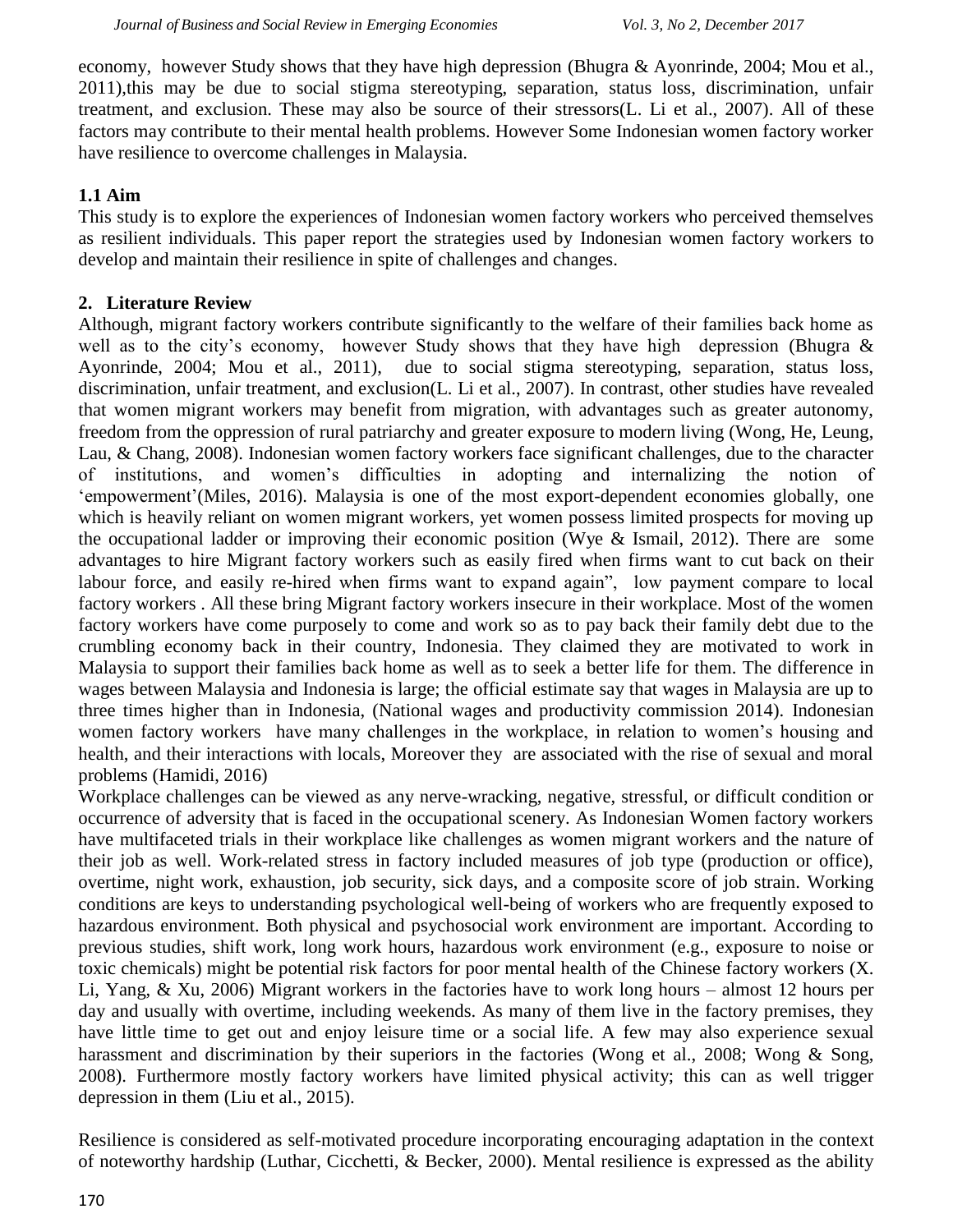to move in an optimistic direction from the point of negativity, distressing or stressful experiences. Resilience results to flourish at place of work and cope with the changes by getting the problem solved (Tusaie & Dyer, 2004). Individuals with good resilient ability responds to confrontational situations by identifying and admitting the influence, the time invested, the energy and the resources required to bounce back to equilibrium (Youssef & Luthans, 2007). Furthermore, resilience afford an individual to make use of any obstacles as a springboards(Youssef & Luthans, 2007), or at times, an opportunity to advance and develop. In another development, resilience play a substantial part in managing stresses that are positive and also, resilience might be characterized as a coping strategy to both adverse and positive events like promotions or new employment tasks or requirements. (Davidson  $\&$  Moss, 2011) argued that positive thinking and its core dimensions such as resilience are expedited whenever an individual possess a sincere involvement and enable environment in the work place. Strategies for self-growth can assist in developing personal resilience towards workplace challenges, most importantly, self-grounded challenges such as establishing positive cultivation professional relationship and networks, positivity maintenance, Emotional perception development, Attaining spiritual and life balance and achieving more reflective mood.

## **3. Methods**

In this study, a case study approach and qualitative data collection methods were used to investigate the phenomenon in question. The research design was an instrumental collective case study, investigating particular cases. The study aimed to explore personal resilience through an instrument; examining the ‗wholeness' of the specific case facilitated understandings.

Table 1 below outlines the demographic details of the 20 case study participants and potential factors responsible for their experience while working at a factory in Penang Malaysia. The respondents were subjected to psychological test using Connor Davidson resilience scale (CD-RISC) to see the level of resilience. For the test we selected 20 participants, out of which 10 have high resilience and 10 low resilience and already working above 2 years. After giving their conversant consent, the participants were interviewed at a convenient time and place. The interviews were designed to be semi-structured and conversational, covering topics from the participants' personal support networks, work environment, experiences of surviving and thriving in the workplace, understandings of resilience and their views on the resilience enhancement through professional development.

This paper report specifically on how the interplay of these factors that enhanced resilience are assessed qualitatively.In keeping with a qualitative, exploratory approach. The analysis was founded on a nonlinear procedure of understanding, synthesizing, hypothesizing and re-contextualizing the words of the participants into an authentic explanation of experiences.The process initiated with many readings of the transcripts, taking the memo of crucial ideas, experiences and opinions of participants. Thick description was used to form clear, eloquent clarifications of the phenomena being explored. Then main features of both individual and collective standpoints were incorporated to form themes.

## **4. Results**

The study participants were aware of the negative effects their work caused to the health and well-being of their colleagues, and stated that they experienced similar problems themselves at several stages of their careers. Study participants were aged between 18 to 44 years; they have been working in Malaysia between 2-8 years. Out of 20 participants, 18 were single, one was widowed and one was the married. Socio-demographic characteristic of the participants are detailed in Table1.According to Connor Davison resilience scale (CD- RISC) 10 out of the 20 participants were having high resilience level and the rest has moderate level. Therefore, they are more productive and stronger by overcoming their everyday workplace challenges.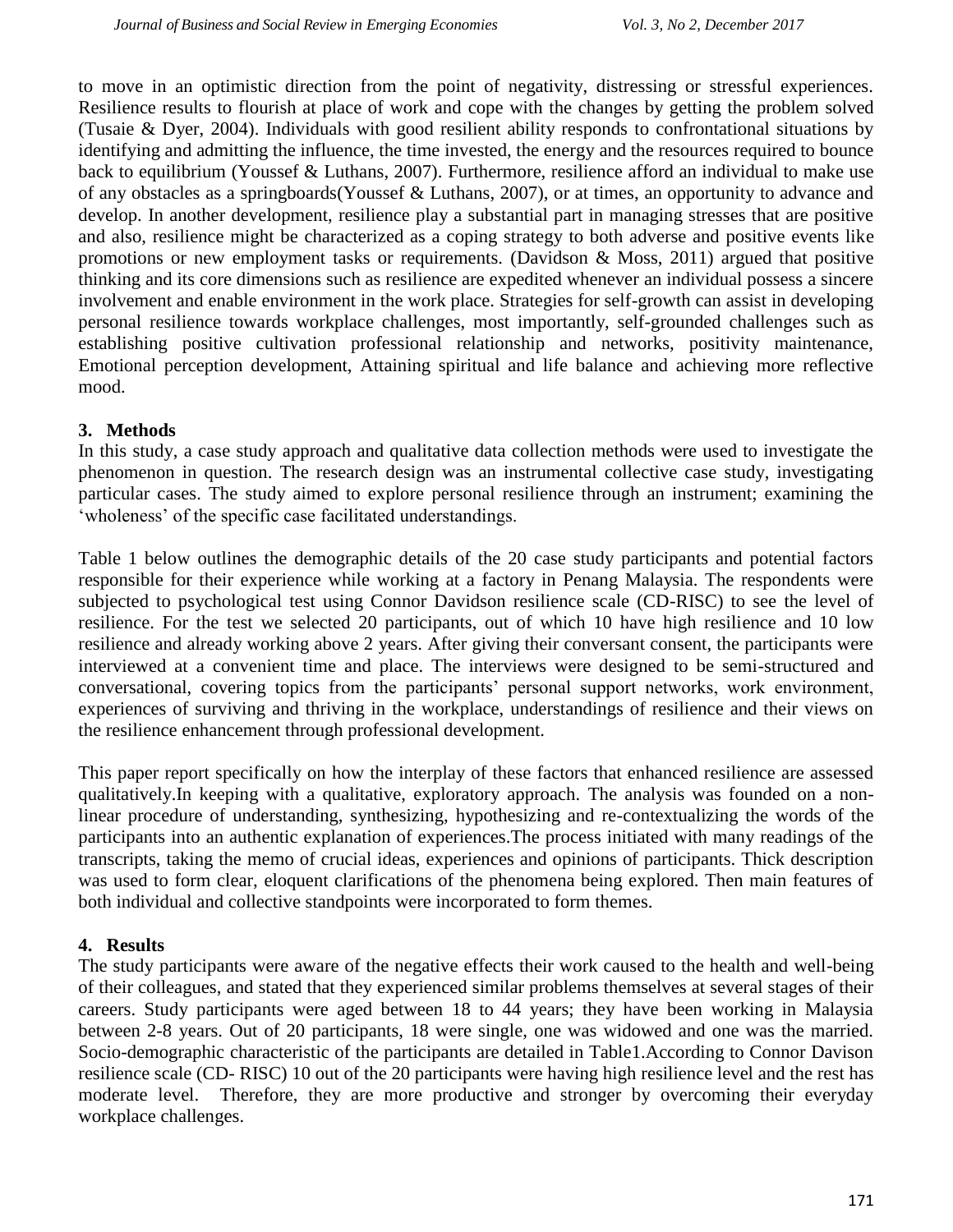Four major themes revealed how Indonesian women factory workers resolved the negative impact of workplace challenges, they are; Spiritual aspect, Social support, personal competence, Job environment (Table 2).

## 1. Spiritual Aspects

Religious activity---- spiritual relationship with God

Participants believe going to church regularly make their strength renew and recharge, therefore they always prioritize time for church. For example, one of the respondents believes that going to church regularly is her strength. In her words,

*Every time I come back from church I feel my strength renewed and recharge again (Dona)*

Some participants voluntarily engaged in some form of service at the church so they feel confidence and significant to others. One of them claims she improves her social skill from the church activities which is an important skill in her company. She claimed;

*I learn to lead and serve others in my church. I feel confident when I relate to people in my company and significant because I can help others.*

Religious activities have surpassed both the contexts and consequences of inequality as clearly demonstrated through association and serving with minimum stress, happiness, satisfaction, fulfillment, and renewal. Two of the respondents said that church provide them the properties of bonding to others ("to serve another family"), spiritual influence and reframing ("God is there for me"), and engagement in activities of high personal interest ("I love what I'm doing"):

*When I get here in church, I am very happy, I forget my six working day rigors, time fly fast, I felt that it's a brand new day again when I go back to my house, because any time I come here to church, my stress is removed and I am renewed, I feel that I have so many friends here, that make you laugh, then have some fun together. (Yenny and Tri)*

Gratitude

Gratitude is an expression of spiritual experiences of participants who gave thanks to God for protection over their lives, particularly for overcoming the hurdles as migrant workers. One of them feels thankful because she can survive work in Malaysia because of God's protection

*I am so thankful to God because He always helps me to overcome my problem and difficulties. ( Ida)* 

2. Social support

Social support factors were identified as being useful for improved personal resilience and flourishing within a possibly destructive workplace.

Family

The participants strongly believed that the family supports increased their ability to feel emotionally secure and sustain a positive self-concept when dealing with the negative events and conditions of their working lives. A respondent expressed the value she placed upon her Mother and her sisters who provided emotional and practical support:

*I always talk to my Mother whenever I feel sad she always cheer me up. My Sisters also work here so I often visit them whenever I lonely. I feel so happy whenever I hang out with my sisters. (Sanny)*

Participants shared accounts of hardships and happiness with family members. Distributing care across borders, they drew emotional strength from one another. One of the respondents expressed the value of her family to boost her energy anytime she has stress

*I feel my energy booster when I talk to my family. So whenever I am down and tired I just call them. They are my strength (Franny)*

Participants believe their family is motivation for working in Malaysia so difficulties and challenges will not make them stop. Desy's family relies on her therefore she must be strong

*My family is very poor. So they relied and need me. If I am not working how can my family live?, so that is why I always say to myself I have to be strong (Desy).*

Friends in the workplace

The blooming participants were very conscious of the role of friends support, believing it delivered the most significant benefit when facing trials or adverse outcomes at work, even more active than that of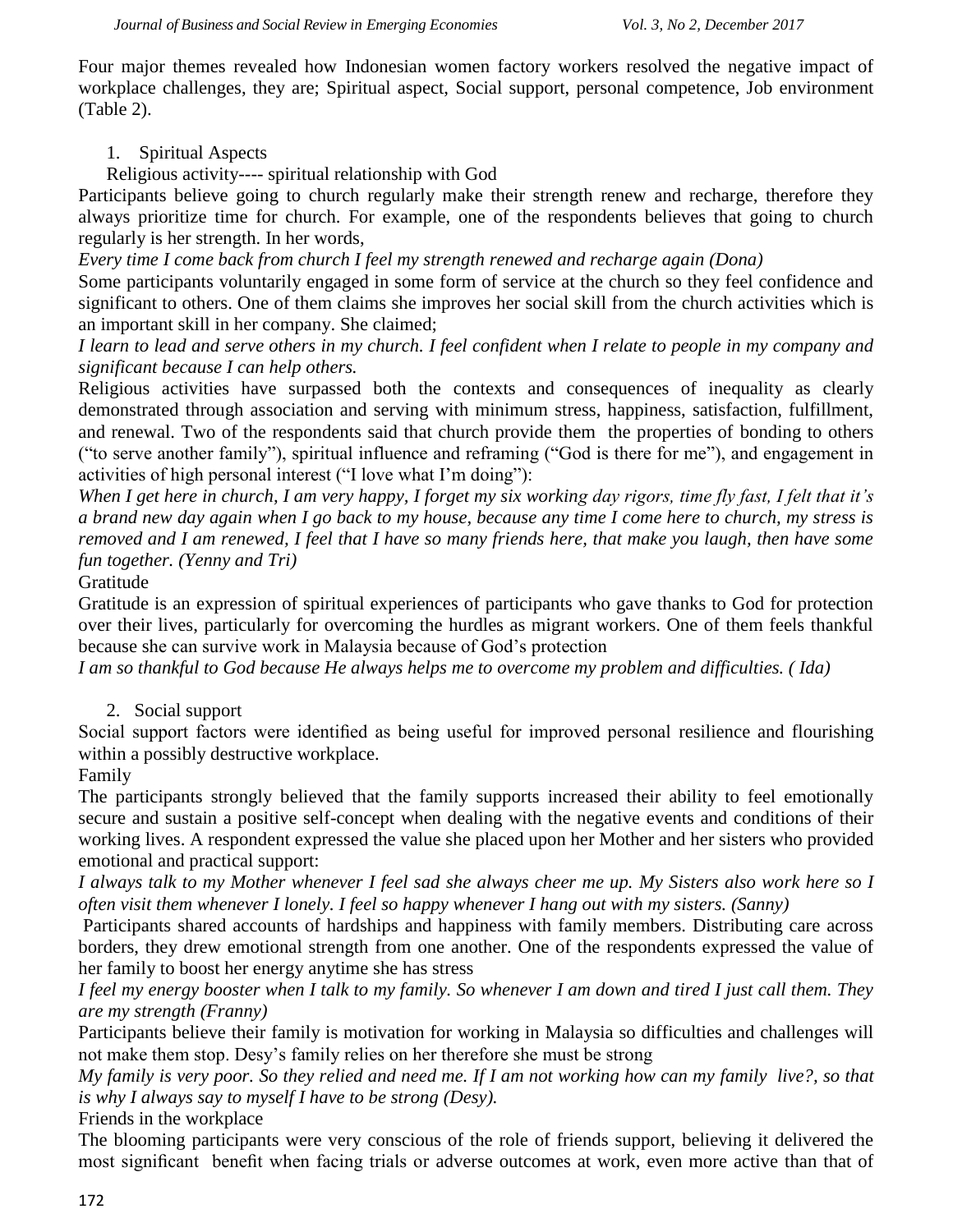support from partners or close friends. These participants had built an atmosphere conducive for positive communication within their work environments.

One of the respondents felt her friends in the workplace are like family because they live and work together all the time. Another one said whenever she feels tired and inadequate her team helps her a lot. Meanwhile, another respondent experienced very difficult in the first year, but her friends trained her how to control the system. Signifying a depth of trust and confidence in the support of her colleagues:

*I still remember the first year in my company I totally lost but thank God. My seniors help me to operate the engine. She was really kind and patient to teach me all things that I should know. (Yenny)*

An important element of these supports was that colleagues shared skill, knowledge of the organizational hierarchies, issues that relate to the relationship dynamics within the department. These participants had built communal, helpful relationships with each other over years of working together, sharing similar experiences, especially as migrant workers in dealing with workplace challenges. They believed, because of these shared experiences, their colleagues could better understand their feelings and circumstances.

One of them recounted her experience of finding resolution from feelings of guilt, shame and inadequate and the regaining of confidence in her skill to control the engine: In her words,

*I was so panic because suddenly the engine stop and I am the only one in that system that time, then my leader came to settle the problem. I feel guilt, shame and feel really bad about it,' and then I'd think about it all day. Eventually, talking to my friend [colleagues], getting their positive feedback, reflecting on what happened, different ways of responding and how I can improve in the future, all these really help me to release my stress .*(Kartika)

Participants enjoyed working processes and conditions which supported sustainable relationships at work; they were generally able to take meal breaks together, and they have same sifted worked regular hours, so it was easier to arrange opportunities for interaction and reciprocity, such as go with same bus. For Rosemary, having an approachable person in the hostel and her department was an essential part of feeling secure and satisfied in the job, and influenced her sense of belonging and not feel lonely:

*[Her] door is always open if you're stressed, you can always knock on her door, sit down with my friend in her room and go through it. (Rosemary)*

#### 3. Personal competence

Personal competence factors associated with resilience were seen as vital to weathering the effects of workplace trials. Participants observed that their personal skills and resilient attributes which had developed over time contributed to their sense of competency and wellness. In addition, personal practices supporting holistic health and well-being, and self confirming beliefs about themselves and their ability to change situations to their advantage had helped them to persist, sometimes over long careers, despite persistent and potentially damaging problems with their workplace.

#### Self-care

Participants who felt they are flourished in the work environment show how they spent their free time such as rest, sports, do their hobbies and hang out with friends so that they can sidetrack worrying aspects of work. Participants believed that refreshing activities, such as sports, music, do their hobbies and hang out with friends were relaxing and helpful for dealing with workplace stress. One of them described listening to music and doing "Zumba" dance as her self-care strategies:

*I just go home, put some music on and once a week during my day off I go with my friend for Zumba dance and then we go hang out. I feel so energetic whenever I do Zumba dance.(Corry)*

Like Corry, group activities contributed to self-care for several participants. However, some participants found it useful to disengage completely from other people through activities such as sleeping and jogging and praying or having a regular day alone:

*I like to be alone, especially when I have the day off. I like just to sleep whole day and jogging (Priska)*

*My prayer time is really energizing and charges me (Ida)*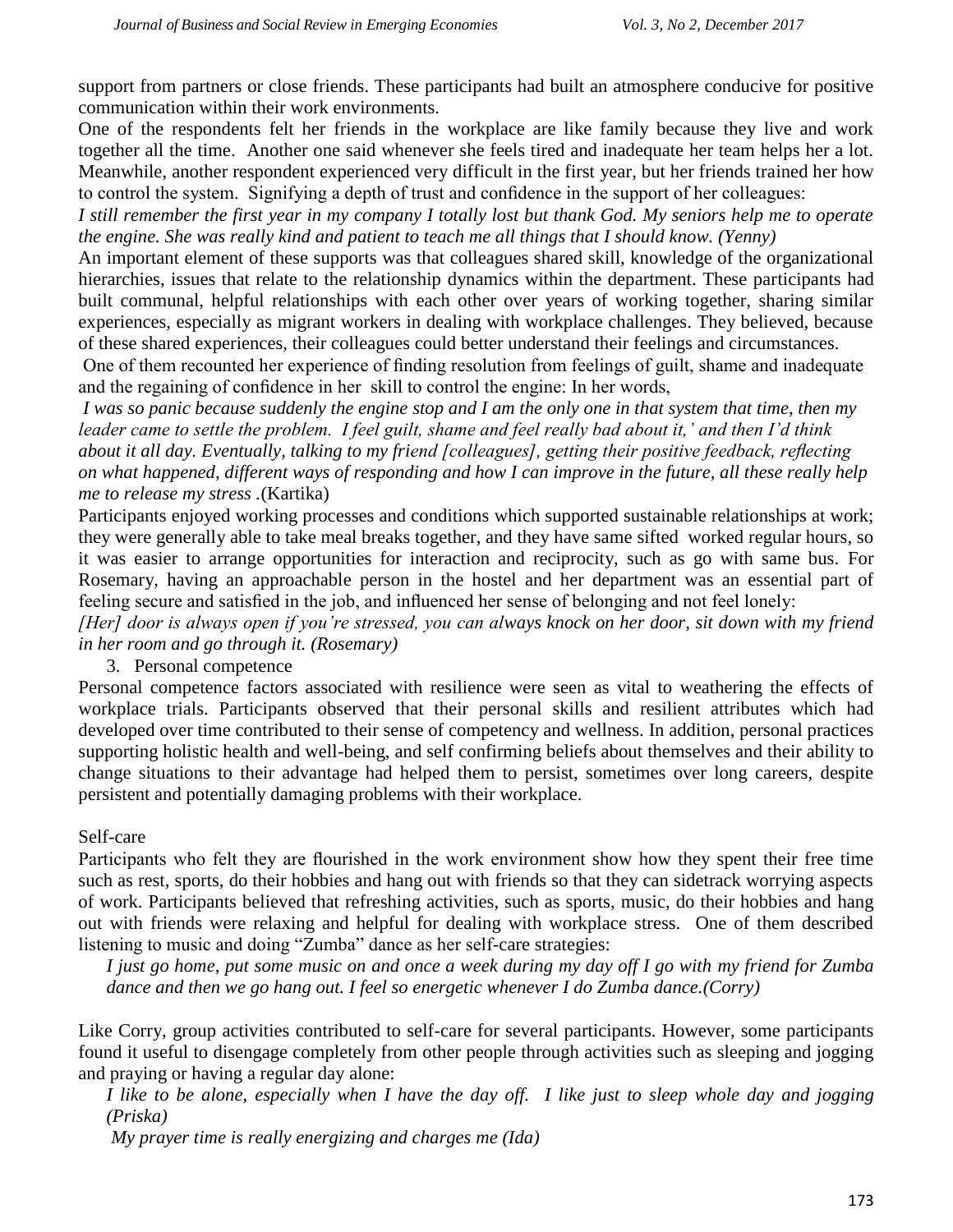#### Dream to have better education

Having a dream to have a better education is patterned and behaviors that are also beneficial in sustaining the participants. Lisma's dream is to be a teacher, which makes her diligent and committed to finish the contract time.

*My goal helps me to finish my commitment, so that I can earn money as much as I needed for my further study. (Lisma)*

Sarida and Desi believe working in factory is only for temporary, so whenever they have stresses in the workplace, they just remind themselves of their biggest dream

*Every time I feel so sad and down, I always remind myself it's just two years after I can study in university.(sarida)*

*Working in factory is just a stepping stone for me because I really want to go to university. (desi)*

## 4. Job Environment

Participants described job environment and their roles within the organization as a means of enhancing their resilience. They organized their work to emphasize the satisfying aspects, which helped them overcome the work-based difficulties they faced. These measures facilitated self recognition of their contribution in an atmosphere with little formal acknowledgement, instilling some intrinsic rewards of giving good salary and loan. Work became more personally rewarding with greater scope for leadership, decision-making and enjoyable challenges.

Good salary and loan (reward and benefit system)

*Though life in Malaysia is hard, but I can earn much money as long as I am willing to work hard (Tamaria)*

*Though it is so stressful but it's worthy because I can see the fruit of my hard work ( Idamanulang) I am sorry to say this I can bear all the suffering only because the salary is good so that I can support my family(Lisma)*

## The teamwork in the factory

*" I have been working with this factory for seven years. I really like my factory because the leader is good. My leader treats us equally and also he always give us reward if we achieve the targets. So it gives me motivation to work hard "*

*" I like my team, we are taking each other as one team, although we have so many jobs. I always have energy because I like my leader and my team"*

*" Our relationship with my team is like family because we share our burden together and also we have same suffering "*

#### **5. Discussion**

For the participants in this study the most significant form of protection from workplace challenges was spiritual aspects. This coincides with the outcome of past study, Religious activities serving as "a context" for building competencies in their members," in which the skills and talents of Indonesian women factory workers are recognized and developed (Hathaway &Pargament, 1991, p. 84). Helping others might have increased participants' capacity to handle their own hardships (Lietz, 2011). More so, Spiritual activities were motivated by and involved for spiritual resolutions and meaning. Past research studies have a tendency to disregard the supreme nature of spirituality in favour of the social or organizational potentials of religion (Henery, 2003).

Social support contributes to improved resilience. This is in conjunction with earlier literature that recognizes friends as a significant component of workplace resilience (Jackson et al. 2007). In this study, the participants who believed they were prosperous had recognized mutual relationships which occasioned in helpful information being taken when desired, minimized stress in individuals and permitted productivity and effectiveness. Their social support enabled successful triangulation through the organizational hierarchy, which reduced the personal liability experienced and placed the participants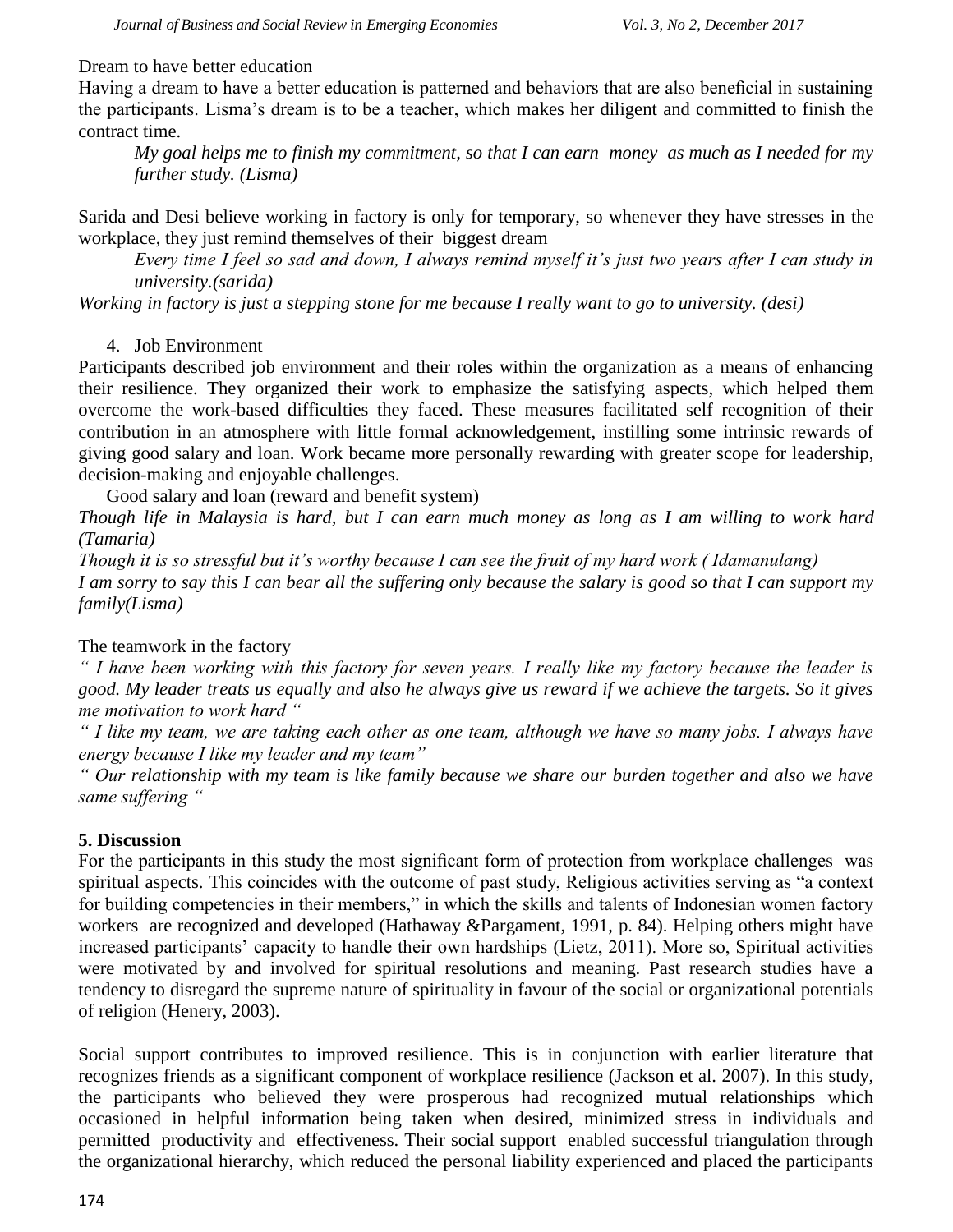for greater job satisfaction and probable career benefit. Their team work strengthened a sense of belonging which affected the positive approaches towards the workplace and kept their commitment to work alive. Social support can improve resilience level of Indonesian factory workers, this finding is in line with other studies. High value social support and family support was shown to be connected with increased resilience and lower levels of psychological glitches in all stages of the encounter-prompted mandatory migration(Siriwardhana, Ali, Roberts, & Stewart, 2014)

Personal proficiency such as self-care and dream to achieve higher education also appeared as primary ways that Indonesian women factory workers help themselves uphold a sense of stability in challenging workplaces. Previous research proposed the advantages of workers in large scale organizations owning confidence and flexibility(Avey, Nimnicht, & Graber Pigeon, 2010). Self-care and dream to have higher education appeared as the important factors for these Indonesian women factory workers, they may be measured as part of a variety of resilient personal features, including optimism, flexibility, toughness, passionate intuition and life balance (Jackson et al. 2007). Recent research has stretched the concept of self-care to more than temporary, gratifying happenings that divert from workplace stressors and enhancement energy levels(Richards, 2013). Reasonably, routine maintenance of physical and emotional health and well-being must be realized as crucial to personal and professional resilience. Work life balance practices may augment employee resilience (Wood & de Menezes, 2010)

Job Environment in term of salary and Leadership contribute to augment the resilience of Indonesian women factory workers.Guaranteeing safer and healthy workplaces, offering better salary and benefits, providing higher job security and recurrent managerial interactions may slightly help moderate the dominance and problem of depression(Fitch et al., 2017)In other study, it is established that reward system and working condition can improved resilience(Cascio, 2012) The factors that influence their resilience are job demands, job deprivations, and job rewards, and by the work environment, both physical and social(Loscocco& Spitze, 1990). In another related analyses of employee resilience, emphasis is placed on the behavior of managers and leaders (Luthans, 2002). Managers who understand workplace resilience can help employees acclimatize and survive workplace change (Siebert, 2006). While reasonably

little is acknowledged about the connection between leader behavior and employee resilience, the research stretched the importance of positivity displayed by leadership (Luthans, Norman, Avolio, & Avey, 2008). Resilience can be advanced by means of various Human Resources Development (HRD) practices (Bardoel, Pettit, De Cieri, & McMillan, 2014)

## **6. Conclusion**

This study's findings indicated that Indonesian women factory workers are highly resilient able in the center of adversity, trials necessitating a strength-based tactic for practice(Sun, 2013; Wong & Song, 2008). This goes to prove that they are able to withstand the rugged phases associated with migration, working in foreign land rigors without any sign of serious depression. The implication of this study is Indonesian women factory workers' resilience insights contributed to a deeper understanding of personal resilience and highlight future initiatives to enhance the ability, skill and performance of factory workers in their workplace.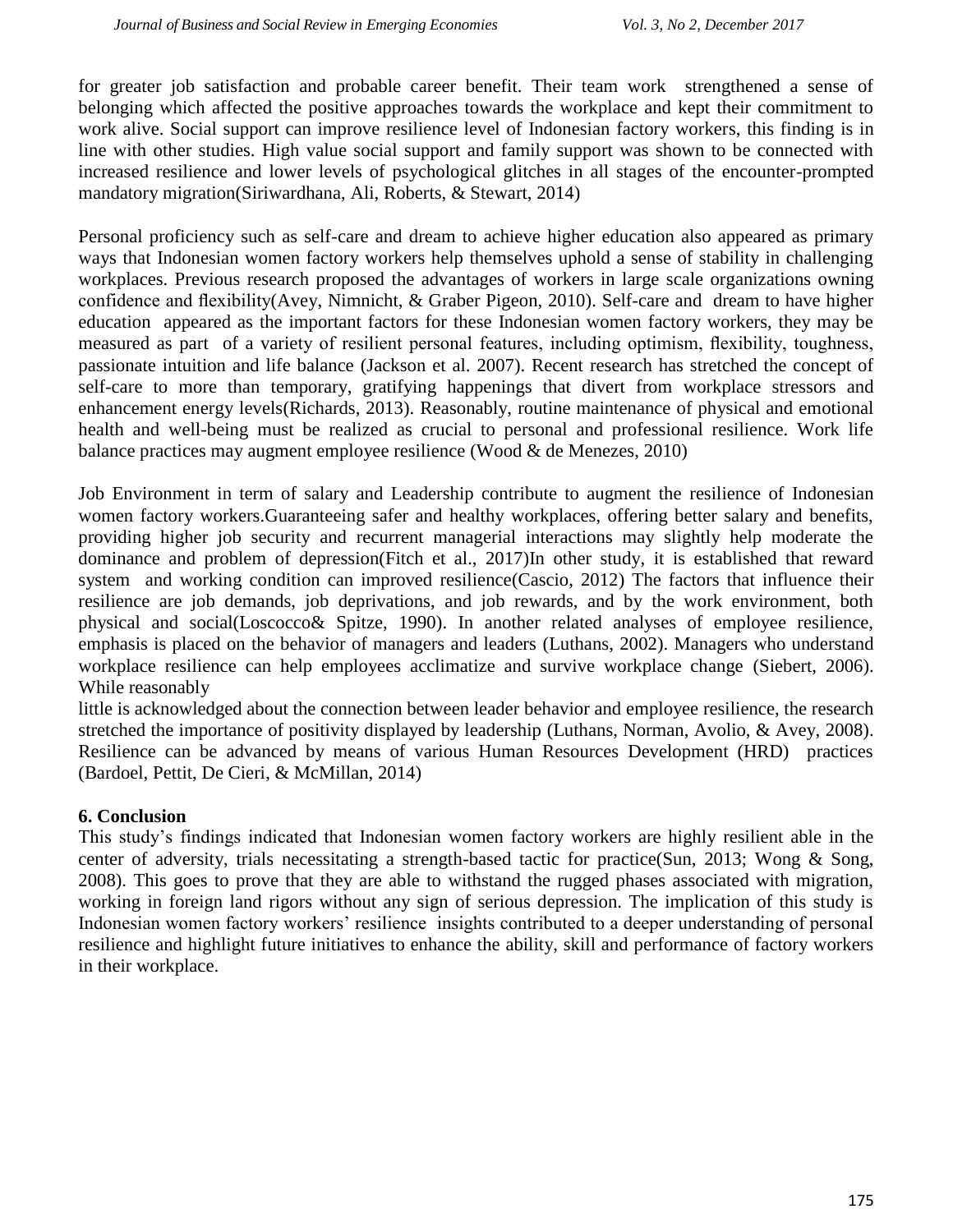## **Table 1.Demography of Participants**

|    |                        |            |                |                |                | <b>Resilience</b> |
|----|------------------------|------------|----------------|----------------|----------------|-------------------|
|    |                        |            | <b>EDUC</b>    | <b>MARITAL</b> | <b>TIME IN</b> | Level             |
| NO | <b>NAME</b>            | <b>AGE</b> | <b>ATION</b>   | <b>STATUS</b>  | MALAYSIA       |                   |
| 1  | SARTIKA LESTARI        | 24         | <b>SMA</b>     | <b>SINGLE</b>  | 3              | High              |
| 2  | TRI PITRI INDAON       | 21         | <b>SMA</b>     | <b>SINGLE</b>  | 3              | High              |
| 3  | YENNY NAIBAHO          | 30         | D <sub>3</sub> | <b>SINGLE</b>  | 5              | High              |
| 4  | <b>MURNI ANI</b>       | 23         | <b>SMA</b>     | <b>SINGLE</b>  | 3              | High              |
| 5  | <b>CORRY RAHAYU</b>    | 19         | <b>SMA</b>     | <b>SINGLE</b>  | 8              | High              |
| 6  | YESUINA ASIH           | 29         | <b>SMA</b>     | <b>SINGLE</b>  | 3              | High              |
| 7  | <b>TAMARIA PONE</b>    | 44         | <b>SMA</b>     | <b>WIDOW</b>   | 6              | High              |
| 8  | PRISKA DAMANIK         | 21         | <b>SMA</b>     | <b>MARIED</b>  | 2              | High              |
| 9  | <b>IDA MANULIANG</b>   | 22         | <b>SMA</b>     | <b>SINGLE</b>  | 3              | High              |
| 10 | <b>SARTIKA KARTINI</b> | 22         | <b>SMA</b>     | <b>SINGLE</b>  | 2              | High              |
| 11 | <b>LISMA</b>           | 20         | <b>SMA</b>     | <b>SINGLE</b>  | $\sqrt{2}$     | Moderate          |
| 12 | <b>ROSEMERY</b>        | 28         | <b>SMA</b>     | <b>SINGLE</b>  | 6              | Moderate          |
| 13 | <b>MERIANA</b>         | 18         | <b>SMA</b>     | <b>SINGLE</b>  | 2              | Moderate          |
| 14 | <b>FRANNY</b>          | 25         | SMA            | <b>SINGLE</b>  | 3              | Moderate          |
| 15 | <b>DONNA</b>           | 28         | <b>SMA</b>     | <b>SINGLE</b>  | 3              | Moderate          |
| 16 | <b>SANNI</b>           | 28         | <b>SMA</b>     | <b>SINGLE</b>  | 3              | Moderate          |
| 17 | <b>SARIDA</b>          | 26         | <b>SMA</b>     | <b>SINGLE</b>  | 3              | Moderate          |
| 18 | <b>ELVINA</b>          | 27         | <b>SMA</b>     | <b>SINGLE</b>  | 7              | Moderate          |
| 19 | <b>DINA</b>            | 22         | SMA            | <b>SINGLE</b>  | 3              | Moderate          |
| 20 | <b>DESI</b>            | 24         | <b>SMA</b>     | <b>SINGLE</b>  | 5              | Moderate          |

#### **Table 2. Resilience Factors Indonesian women factory workers**

| Theme               | Sub-theme                                   | $N=20$ |
|---------------------|---------------------------------------------|--------|
| Spiritual aspects   | Active in Religious program<br>$\bullet$    | 20     |
|                     | Gratitude<br>$\bullet$                      | 16     |
| Social Supports     | Family<br>٠                                 | 19     |
|                     | Friends in workplace                        | 15     |
| Job environment     | Good salary and loan                        | 18     |
|                     | Leadership and team work<br>$\bullet$       | 17     |
|                     |                                             |        |
| Personal competence | Self care                                   | 16     |
|                     | Dream to have better education<br>$\bullet$ | 15     |
|                     |                                             |        |

#### **References**

- Ahmad, L. (2012). Labour migration: Malaysia as a receiving country. *2nd ADBI-OECD roundtable on labour migration in Asia, Tokyo, Japan*.
- Avey, J. B., Nimnicht, J. L., & Graber Pigeon, N. (2010). Two field studies examining the association between positive psychological capital and employee performance. *Leadership & Organization Development Journal, 31*(5), 384-401.
- Bardoel, E. A., Pettit, T. M., De Cieri, H., & McMillan, L. (2014). Employee resilience: an emerging challenge for HRM. *Asia Pacific Journal of Human Resources, 52*(3), 279-297.
- Bhugra, D., & Ayonrinde, O. (2004). *Depression in migrants and ethnic minorities* (Vol. 10). Cascio, W. F. (2012). How does downsizing come about. *Downsizing: Is less still more*, 51-75.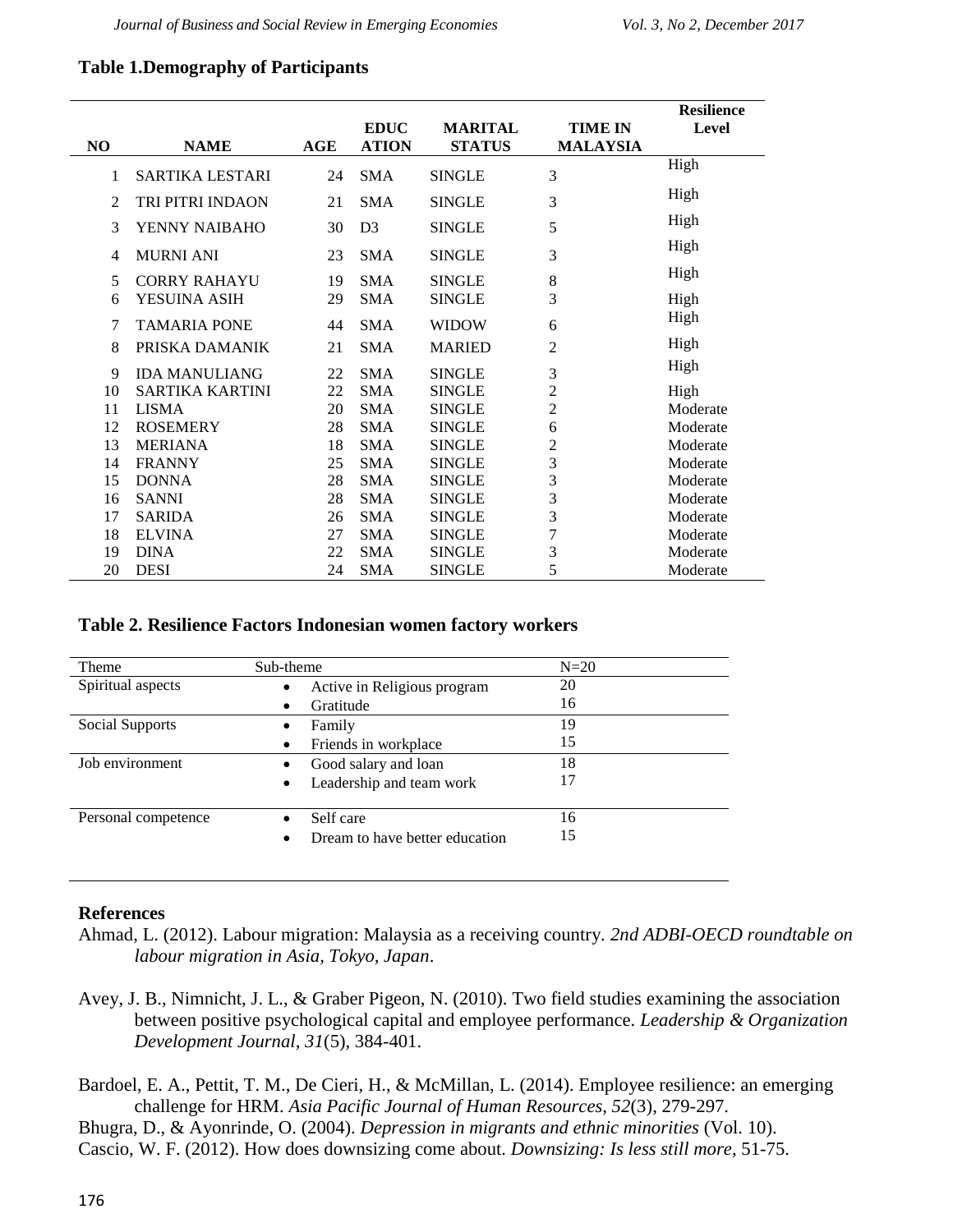Davidson, A. C., & Moss, S. A. (2011). *The negative side of positive thinking*: Aresta.

- Fitch, T. J., Moran, J., Villanueva, G., Sagiraju, H. K. R., Quadir, M. M., & Alamgir, H. (2017). Prevalence and risk factors of depression among garment workers in Bangladesh. International Journal of Social Psychiatry, 63(3), 244-254.
- Hamidi, M. (2016). Indonesian female factory workers: the gendered Migration policy in malaysia. *People: International Journal of Social Sciences, 2*(1).
- Kaur, A. (2008). International migration and governance in Malaysia: Policy and performance. UNEAC Asia Papers, 22, 4-18.
- Li, L., Wang, H.-m., Ye, X.-j., Jiang, M.-m., Lou, Q.-y., & Hesketh, T. (2007). The mental health status of Chinese rural–urban migrant workers. Social psychiatry and psychiatric epidemiology, 42(9), 716-722.
- Li, X., Yang, S., & Xu, S. (2006). Investigation of the Mental Health states of the workers in shifts. Med J Chinese People's Health, 18, 216-217.
- Liu, J., Cheng, Y., Lau, J. T., Wu, A. M., Vincent, W., & Zhou, S. (2015). The Majority of the Migrant Factory Workers of the Light Industry in Shenzhen, China May Be Physically Inactive. *PloS one, 10*(8), e0131734.
- Loscocco, K. A., & Spitze, G. (1990). Working conditions, social support, and the well-being of female and male factory workers. *Journal of Health and Social Behavior*, 313-327.
- Luthans, F. (2002). Positive organizational behavior: Developing and managing psychological strengths. *The Academy of Management Executive, 16*(1), 57-72.
- Luthans, F., Norman, S. M., Avolio, B. J., & Avey, J. B. (2008). The mediating role of psychological capital in the supportive organizational climate—employee performance relationship. *Journal of organizational behavior, 29*(2), 219-238.
- Luthar, S. S., Cicchetti, D., & Becker, B. (2000). The construct of resilience: A critical evaluation and guidelines for future work. *Child Development, 71*(3), 543-562.
- Miles, L. (2016). The Social Relations Approach, empowerment and women factory workers in Malaysia. *Economic and Industrial Democracy, 37*(1), 3-22.
- Mou, J., Cheng, J., Griffiths, S. M., Wong, S., Hillier, S., & Zhang, D. (2011). Internal migration and depressive symptoms among migrant factory workers in Shenzhen, China. *Journal of Community Psychology, 39*(2), 212-230.
- Richards, K. (2013). Self-care is a lifelong journey. *Nursing Economics, 31*(4), 198.
- Robertson , P. S., & Association, F. L. (2009). Migrant Workers in Malaysia-Issues, Concerns and Points for Action.
- Siebert, A. (2006). Strengthening workforce resiliency in the public sector. *Public Manager, 35*(3), 3.
- Siriwardhana, C., Ali, S. S., Roberts, B., & Stewart, R. (2014). A systematic review of resilience and mental health outcomes of conflict-driven adult forced migrants. *Conflict and Health, 8*(1), 13. doi: 10.1186/1752-1505-8-13
- Sun, P. (2013). *Transcending Inequality: A Grounded Theory Study of Filipino Factory Workers in Taiwan.*
- Tusaie, K., & Dyer, J. (2004). Resilience: A historical review of the construct. *Holistic nursing practice, 18*(1), 3-10.
- Wong, D. F. K., He, X., Leung, G., Lau, Y., & Chang, Y. (2008). Mental health of migrant workers in China: prevalence and correlates. *Social psychiatry and psychiatric epidemiology, 43*(6), 483-489.
- Wong, D. F. K., & Song, H. X. (2008). The resilience of migrant workers in Shanghai China: the roles of migration stress and meaning of migration. *International Journal of Social Psychiatry, 54*(2), 131- 143.
- Wood, S. J., & de Menezes, L. M. (2010). Family-friendly management, organizational performance and social legitimacy. *The International Journal of Human Resource Management, 21*(10), 1575- 1597.
- Wye, C.-K., & Ismail, R. (2012). Labour market structure in Malaysia: Pre-and post-market gender